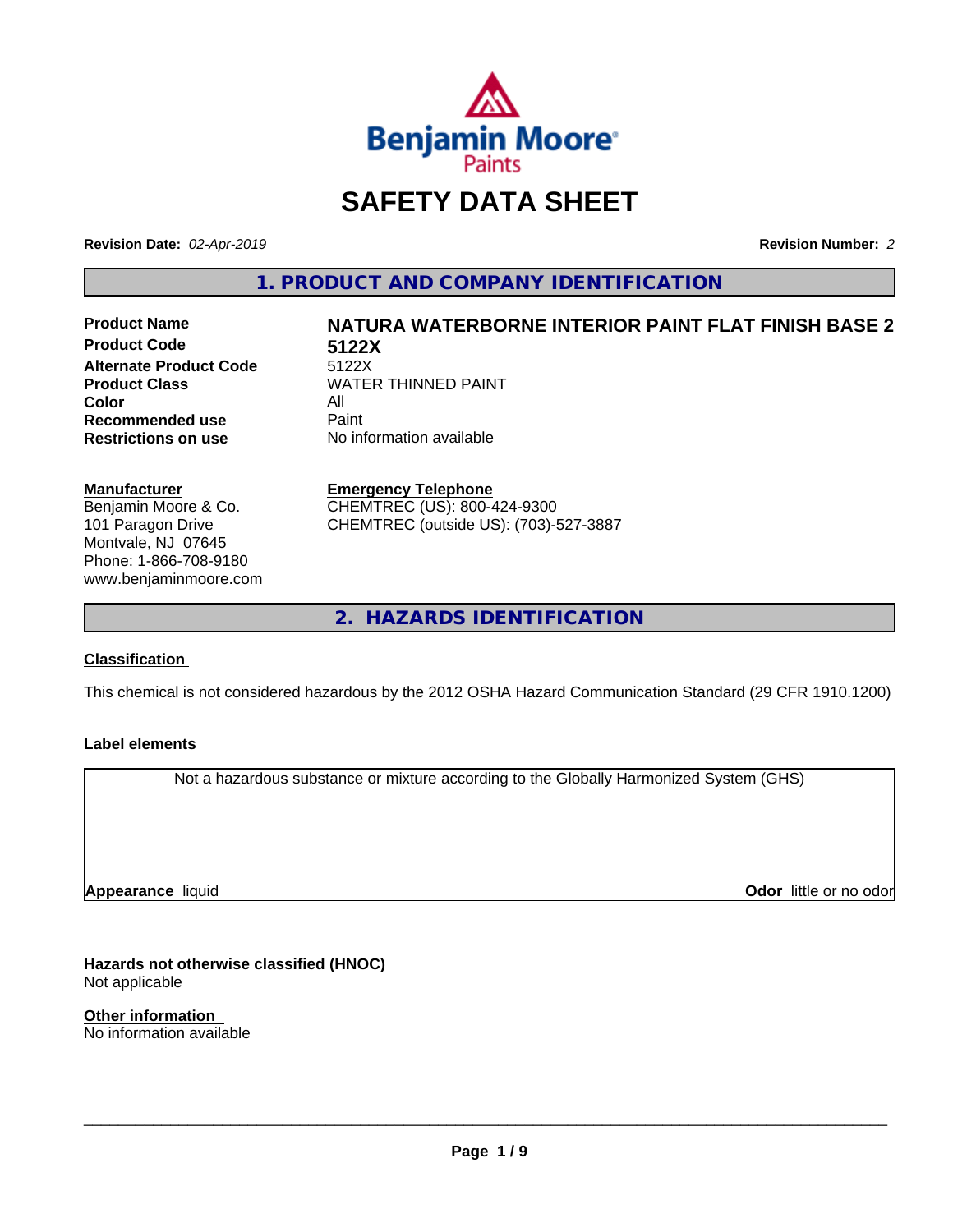### **3. COMPOSITION INFORMATION ON COMPONENTS**

\_\_\_\_\_\_\_\_\_\_\_\_\_\_\_\_\_\_\_\_\_\_\_\_\_\_\_\_\_\_\_\_\_\_\_\_\_\_\_\_\_\_\_\_\_\_\_\_\_\_\_\_\_\_\_\_\_\_\_\_\_\_\_\_\_\_\_\_\_\_\_\_\_\_\_\_\_\_\_\_\_\_\_\_\_\_\_\_\_\_\_\_\_

| <b>Chemical name</b> | <b>CAS No.</b> | Weight-%  |
|----------------------|----------------|-----------|
| Nepheline svenite    | 37244-96-5     | $10 - 15$ |
| Titanium dioxide     | 13463-67-7     | $10 - 15$ |
| Silica, amorphous    | 7631-86-9      | $5 - 10$  |
| Kaolin, calcined     | 92704-41-1     | - 5       |

|                                                  | 4. FIRST AID MEASURES                                                                                    |
|--------------------------------------------------|----------------------------------------------------------------------------------------------------------|
| <b>General Advice</b>                            | No hazards which require special first aid measures.                                                     |
| <b>Eye Contact</b>                               | Rinse thoroughly with plenty of water for at least 15 minutes and consult a<br>physician.                |
| <b>Skin Contact</b>                              | Wash off immediately with soap and plenty of water while removing all<br>contaminated clothes and shoes. |
| <b>Inhalation</b>                                | Move to fresh air. If symptoms persist, call a physician.                                                |
| Ingestion                                        | Clean mouth with water and afterwards drink plenty of water. Consult a physician<br>if necessary.        |
| <b>Most Important</b><br><b>Symptoms/Effects</b> | None known.                                                                                              |
| <b>Notes To Physician</b>                        | Treat symptomatically.                                                                                   |

**5. FIRE-FIGHTING MEASURES**

| <b>Suitable Extinguishing Media</b>                                              | Use extinguishing measures that are appropriate to local<br>circumstances and the surrounding environment.                                   |
|----------------------------------------------------------------------------------|----------------------------------------------------------------------------------------------------------------------------------------------|
| <b>Protective Equipment And Precautions For</b><br><b>Firefighters</b>           | As in any fire, wear self-contained breathing apparatus<br>pressure-demand, MSHA/NIOSH (approved or equivalent)<br>and full protective gear. |
| <b>Specific Hazards Arising From The Chemical</b>                                | Closed containers may rupture if exposed to fire or<br>extreme heat.                                                                         |
| <b>Sensitivity To Mechanical Impact</b>                                          | No.                                                                                                                                          |
| <b>Sensitivity To Static Discharge</b>                                           | No                                                                                                                                           |
| <b>Flash Point Data</b><br>Flash Point (°F)<br>Flash Point (°C)<br><b>Method</b> | Not applicable<br>Not applicable<br>Not applicable                                                                                           |
| <b>Flammability Limits In Air</b>                                                |                                                                                                                                              |
| Lower flammability limit:                                                        | Not applicable                                                                                                                               |
|                                                                                  |                                                                                                                                              |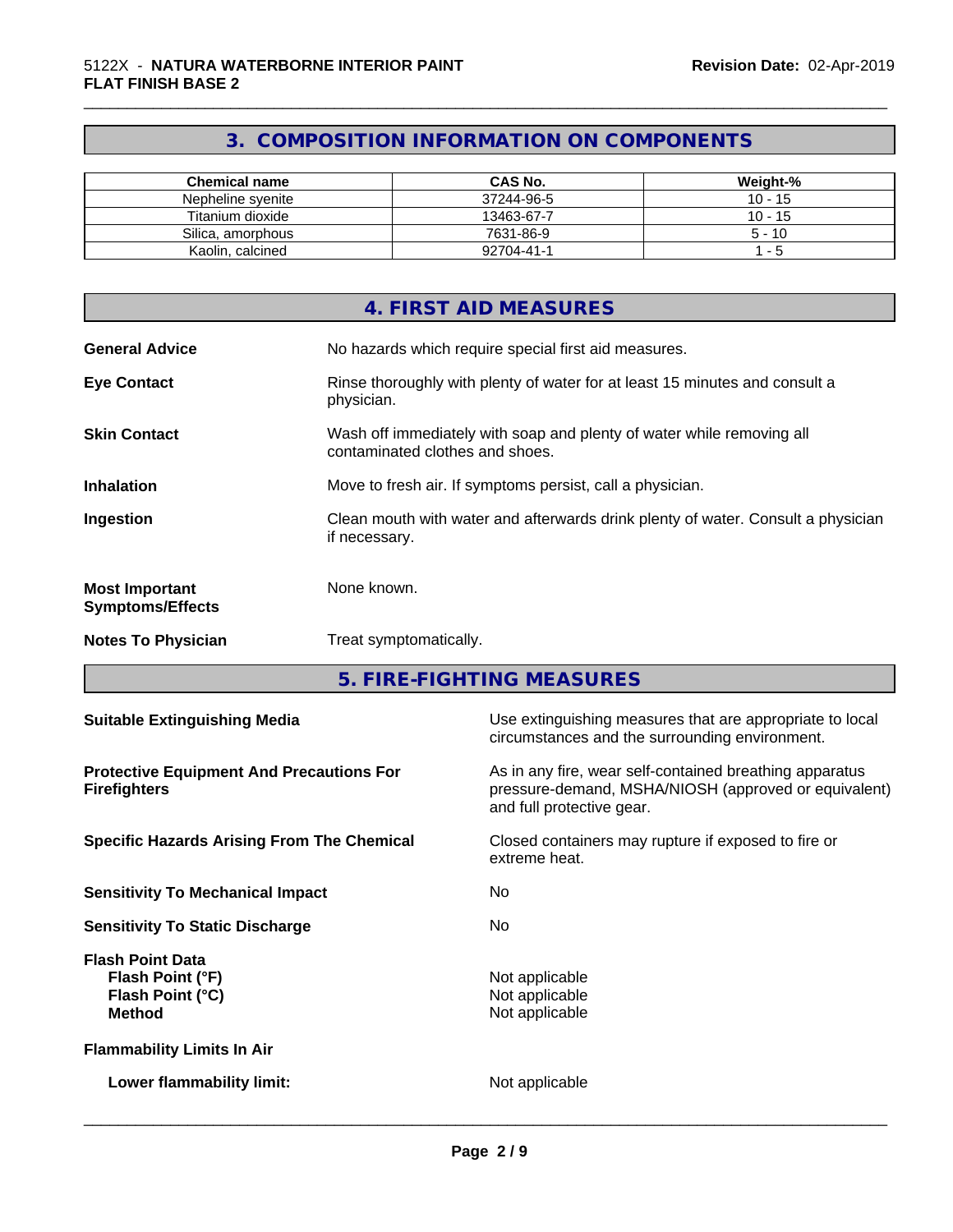# **Upper flammability limit:** Not applicable **NFPA Health:** 1 **Flammability:** 0 **Instability:** 0 **Special:** Not Applicable

### **NFPA Legend**

- 0 Not Hazardous
- 1 Slightly
- 2 Moderate
- 3 High
- 4 Severe

*The ratings assigned are only suggested ratings, the contractor/employer has ultimate responsibilities for NFPA ratings where this system is used.*

*Additional information regarding the NFPA rating system is available from the National Fire Protection Agency (NFPA) at www.nfpa.org.*

### **6. ACCIDENTAL RELEASE MEASURES**

| <b>Personal Precautions</b>      | Avoid contact with skin, eyes and clothing. Ensure adequate ventilation.                                                                                                         |
|----------------------------------|----------------------------------------------------------------------------------------------------------------------------------------------------------------------------------|
| <b>Other Information</b>         | Prevent further leakage or spillage if safe to do so.                                                                                                                            |
| <b>Environmental precautions</b> | See Section 12 for additional Ecological Information.                                                                                                                            |
| <b>Methods for Cleaning Up</b>   | Soak up with inert absorbent material. Sweep up and shovel into suitable<br>containers for disposal.                                                                             |
|                                  | 7. HANDLING AND STORAGE                                                                                                                                                          |
| Handling                         | Avoid contact with skin, eyes and clothing. Avoid breathing vapors, spray mists or<br>sanding dust. In case of insufficient ventilation, wear suitable respiratory<br>equipment. |
| <b>Storage</b>                   | Keep container tightly closed. Keep out of the reach of children.                                                                                                                |

**Incompatible Materials** No information available

### **8. EXPOSURE CONTROLS/PERSONAL PROTECTION**

### **Exposure Limits**

| <b>Chemical name</b> | <b>ACGIH TLV</b>                | OSHA PEL                  |
|----------------------|---------------------------------|---------------------------|
| Titanium dioxide     | - TWA<br>10 mg/m <sup>3</sup> - | $15 \text{ mg/m}^3$ - TWA |
| Silica, amorphous    | N/E                             | · TWA<br>20 mppcf - 1     |
|                      |                                 |                           |

### **Legend**

ACGIH - American Conference of Governmental Industrial Hygienists Exposure Limits OSHA - Occupational Safety & Health Administration Exposure Limits N/E - Not Established

**Engineering Measures** Ensure adequate ventilation, especially in confined areas.

 $\overline{\phantom{a}}$  ,  $\overline{\phantom{a}}$  ,  $\overline{\phantom{a}}$  ,  $\overline{\phantom{a}}$  ,  $\overline{\phantom{a}}$  ,  $\overline{\phantom{a}}$  ,  $\overline{\phantom{a}}$  ,  $\overline{\phantom{a}}$  ,  $\overline{\phantom{a}}$  ,  $\overline{\phantom{a}}$  ,  $\overline{\phantom{a}}$  ,  $\overline{\phantom{a}}$  ,  $\overline{\phantom{a}}$  ,  $\overline{\phantom{a}}$  ,  $\overline{\phantom{a}}$  ,  $\overline{\phantom{a}}$ 

### **Personal Protective Equipment**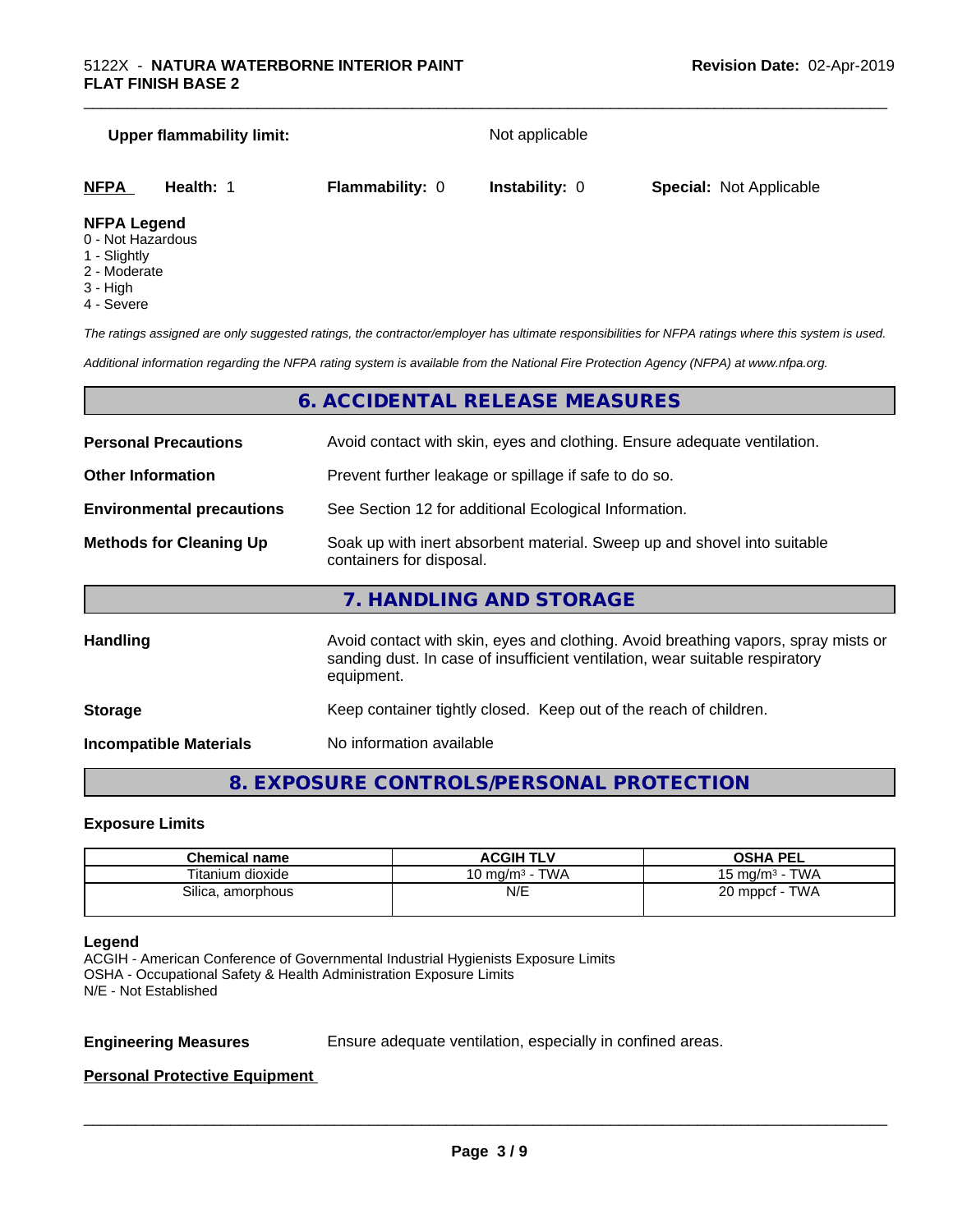| <b>Eye/Face Protection</b>    | Safety glasses with side-shields.                                        |
|-------------------------------|--------------------------------------------------------------------------|
| <b>Skin Protection</b>        | Protective gloves and impervious clothing.                               |
| <b>Respiratory Protection</b> | In case of insufficient ventilation wear suitable respiratory equipment. |
| <b>Hygiene Measures</b>       | Avoid contact with skin, eyes and clothing. Remove and wash contaminated |

### **9. PHYSICAL AND CHEMICAL PROPERTIES**

clothing before re-use. Wash thoroughly after handling.

**Appearance** liquid **Odor** little or no odor **Odor Threshold No information available No information available Density (Ibs/gal)** 10.6 - 11.0 **Specific Gravity** 1.27 - 1.32 **pH** No information available **Viscosity (cps)** No information available **Solubility(ies)** No information available **Water solubility Water solubility Water solubility Water solubility Water solubility Water solution Evaporation Rate No information available No information available Vapor pressure** No information available **No information** available **Vapor density Vapor density No information available Wt.** % Solids 50 - 60 **Vol. % Solids** 40 - 50 **Wt. % Volatiles** 40 - 50 **Vol. % Volatiles** 50 - 60 **VOC Regulatory Limit (g/L)** 0 **Boiling Point (°F)** 212 **Boiling Point (°C)** 100 **Freezing Point (°F)** 32 **Freezing Point (°C)** 0 **Flash Point (°F)**<br> **Flash Point (°C)**<br> **Flash Point (°C)**<br> **Point (°C) Flash Point (°C) Method** Not applicable **Flammability (solid, gas)** Not applicable **Upper flammability limit:** Not applicable **Lower flammability limit:** Not applicable **Autoignition Temperature (°F)** No information available **Autoignition Temperature (°C)** No information available **Decomposition Temperature (°F)** No information available **Decomposition Temperature (°C)**<br> **Partition coefficient Partition coefficient 1 Partition available No information available** 

# **No information available**

\_\_\_\_\_\_\_\_\_\_\_\_\_\_\_\_\_\_\_\_\_\_\_\_\_\_\_\_\_\_\_\_\_\_\_\_\_\_\_\_\_\_\_\_\_\_\_\_\_\_\_\_\_\_\_\_\_\_\_\_\_\_\_\_\_\_\_\_\_\_\_\_\_\_\_\_\_\_\_\_\_\_\_\_\_\_\_\_\_\_\_\_\_

### **10. STABILITY AND REACTIVITY**

| <b>Reactivity</b>             | Not Applicable                           |
|-------------------------------|------------------------------------------|
| <b>Chemical Stability</b>     | Stable under normal conditions.          |
| <b>Conditions to avoid</b>    | Prevent from freezing.                   |
| <b>Incompatible Materials</b> | No materials to be especially mentioned. |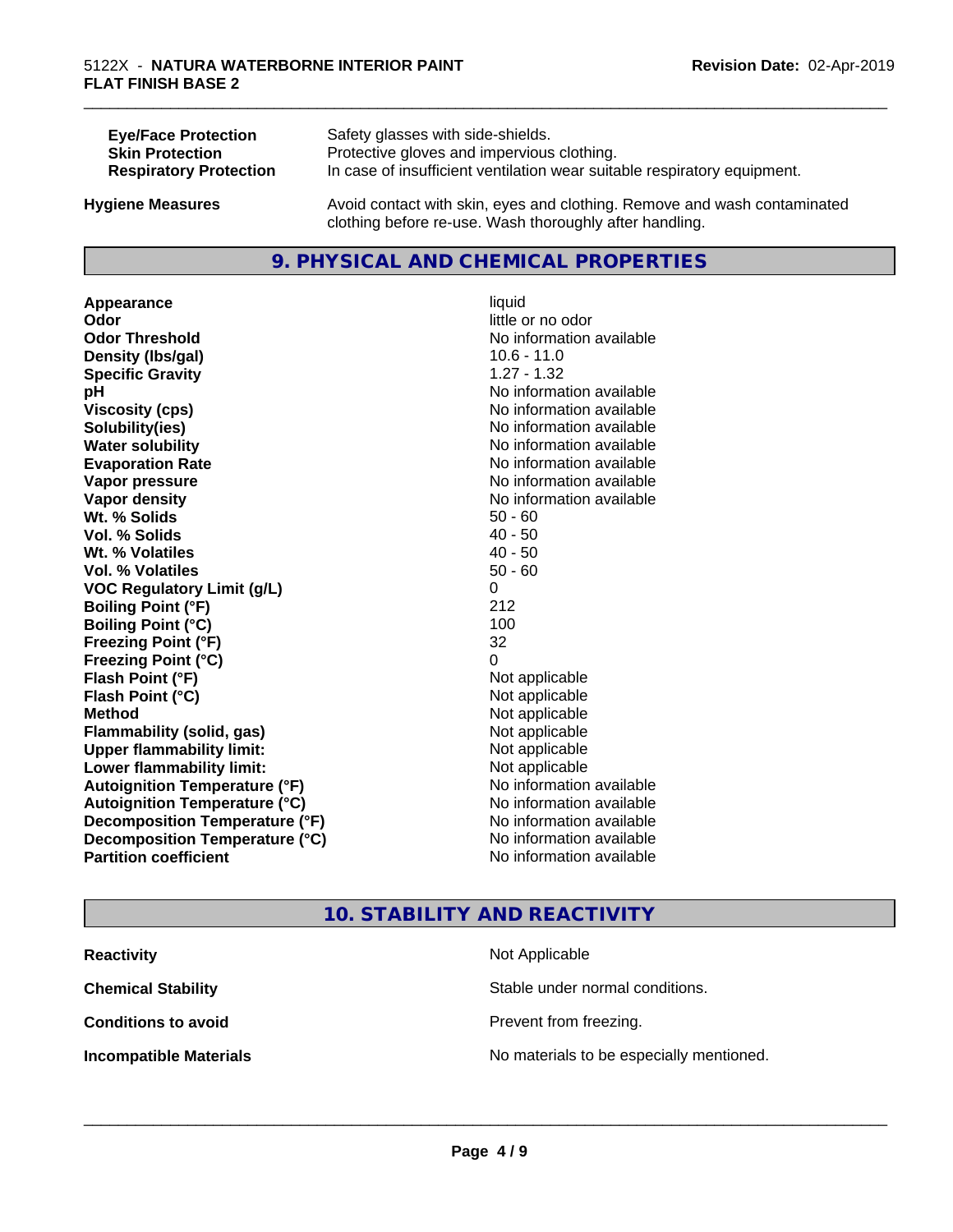### **Hazardous Decomposition Products** None under normal use.

**Possibility of hazardous reactions** None under normal conditions of use.

### **11. TOXICOLOGICAL INFORMATION**

**Product Information**

### **Information on likely routes of exposure**

**Principal Routes of Exposure** Eye contact, skin contact and inhalation.

**Acute Toxicity** 

**Product Information** No information available

### **Symptoms related to the physical,chemical and toxicological characteristics**

**Symptoms** No information available

### **Delayed and immediate effects as well as chronic effects from short and long-term exposure**

| Eye contact                     | May cause slight irritation.                                                    |
|---------------------------------|---------------------------------------------------------------------------------|
| <b>Skin contact</b>             | Substance may cause slight skin irritation.                                     |
| <b>Inhalation</b>               | May cause irritation of respiratory tract.                                      |
| Ingestion                       | Ingestion may cause gastrointestinal irritation, nausea, vomiting and diarrhea. |
| <b>Sensitization</b>            | No information available                                                        |
| <b>Neurological Effects</b>     | No information available.                                                       |
| <b>Mutagenic Effects</b>        | No information available.                                                       |
| <b>Reproductive Effects</b>     | No information available.                                                       |
| <b>Developmental Effects</b>    | No information available.                                                       |
| <b>Target organ effects</b>     | No information available.                                                       |
| <b>STOT - single exposure</b>   | No information available                                                        |
| <b>STOT - repeated exposure</b> | No information available                                                        |
| Other adverse effects           | No information available.                                                       |
| <b>Aspiration Hazard</b>        | No information available                                                        |

### **Numerical measures of toxicity**

**The following values are calculated based on chapter 3.1 of the GHS document**

| <b>ATEmix (oral)</b>   | 25211 mg/kg |
|------------------------|-------------|
| <b>ATEmix (dermal)</b> | 38696 mg/kg |

### **Component Information**

| Chemical name                  | Oral LD50            | Dermal LD50             | Inhalation LC50        |
|--------------------------------|----------------------|-------------------------|------------------------|
| Titanium dioxide<br>13463-67-7 | > 10000 mg/kg (Rat)  |                         |                        |
| Silica, amorphous<br>7631-86-9 | $>$ 5000 mg/kg (Rat) | $>$ 2000 mg/kg (Rabbit) | $> 2.2$ mg/L (Rat) 1 h |
| Kaolin, calcined<br>92704-41-1 | $>$ 2000 mg/kg (Rat) |                         |                        |

### **Carcinogenicity**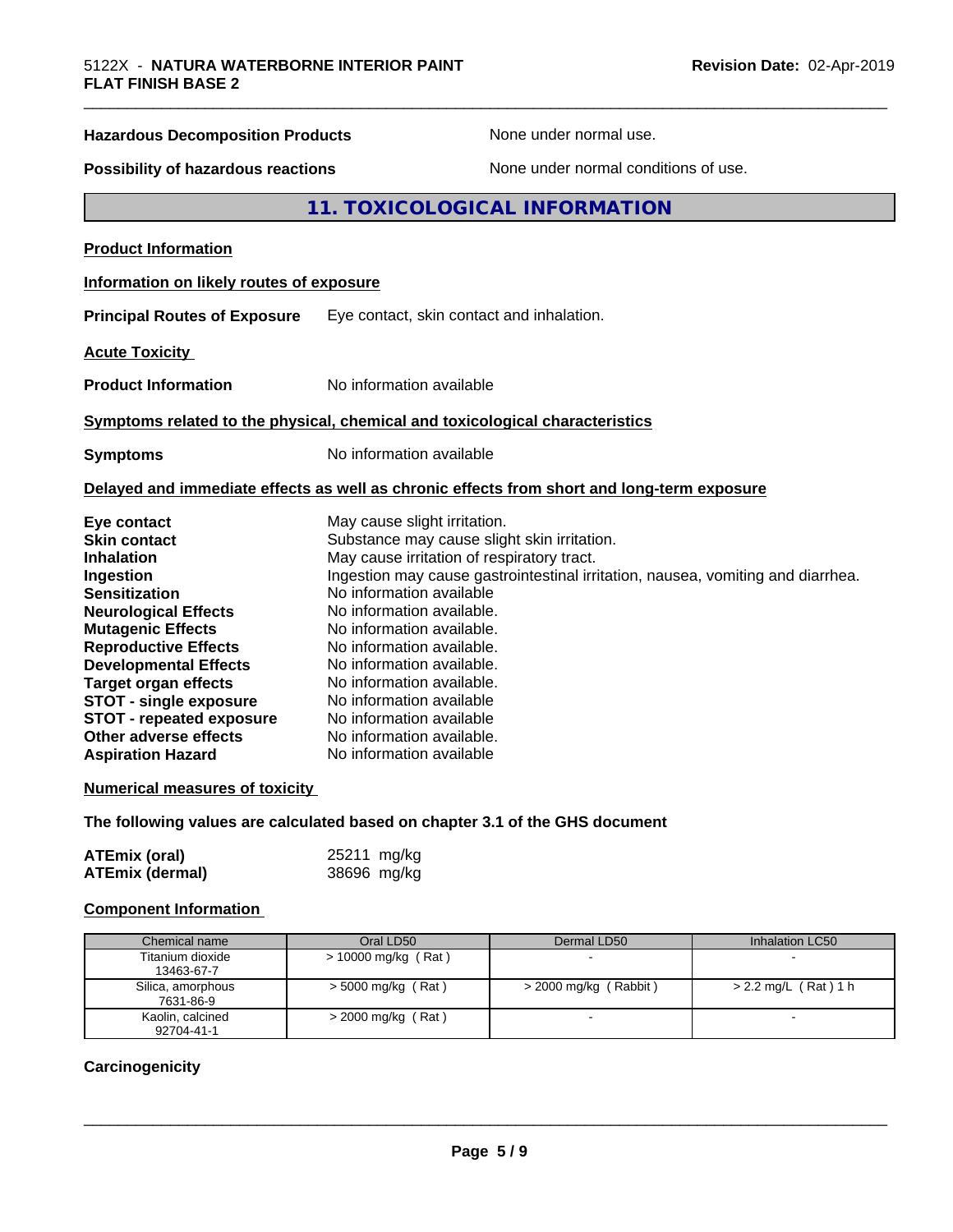*The information below indicateswhether each agency has listed any ingredient as a carcinogen:.*

| <b>Chemical</b><br>name | <b>IARC</b>                    | <b>NTP</b> | <b>OSHA</b> |
|-------------------------|--------------------------------|------------|-------------|
|                         | . .<br>2B<br>Possible<br>Human |            | Listed<br>. |
| dioxide<br>⊺itanium     | Carcinogen                     |            |             |

\_\_\_\_\_\_\_\_\_\_\_\_\_\_\_\_\_\_\_\_\_\_\_\_\_\_\_\_\_\_\_\_\_\_\_\_\_\_\_\_\_\_\_\_\_\_\_\_\_\_\_\_\_\_\_\_\_\_\_\_\_\_\_\_\_\_\_\_\_\_\_\_\_\_\_\_\_\_\_\_\_\_\_\_\_\_\_\_\_\_\_\_\_

• Although IARC has classified titanium dioxide as possibly carcinogenic to humans (2B), their summary concludes: "No significant exposure to titanium dioxide is thought to occur during the use of products in which titanium dioxide is bound to other materials, such as paint."

### **Legend**

IARC - International Agency for Research on Cancer NTP - National Toxicity Program OSHA - Occupational Safety & Health Administration

**12. ECOLOGICAL INFORMATION**

### **Ecotoxicity Effects**

The environmental impact of this product has not been fully investigated.

### **Product Information**

### **Acute Toxicity to Fish**

No information available

### **Acute Toxicity to Aquatic Invertebrates**

No information available

### **Acute Toxicity to Aquatic Plants**

No information available

### **Persistence / Degradability**

No information available.

### **Bioaccumulation**

No information available.

### **Mobility in Environmental Media**

No information available.

### **Ozone**

No information available

### **Component Information**

### **Acute Toxicity to Fish**

Titanium dioxide  $LC50:$  > 1000 mg/L (Fathead Minnow - 96 hr.)

### **Acute Toxicity to Aquatic Invertebrates**

No information available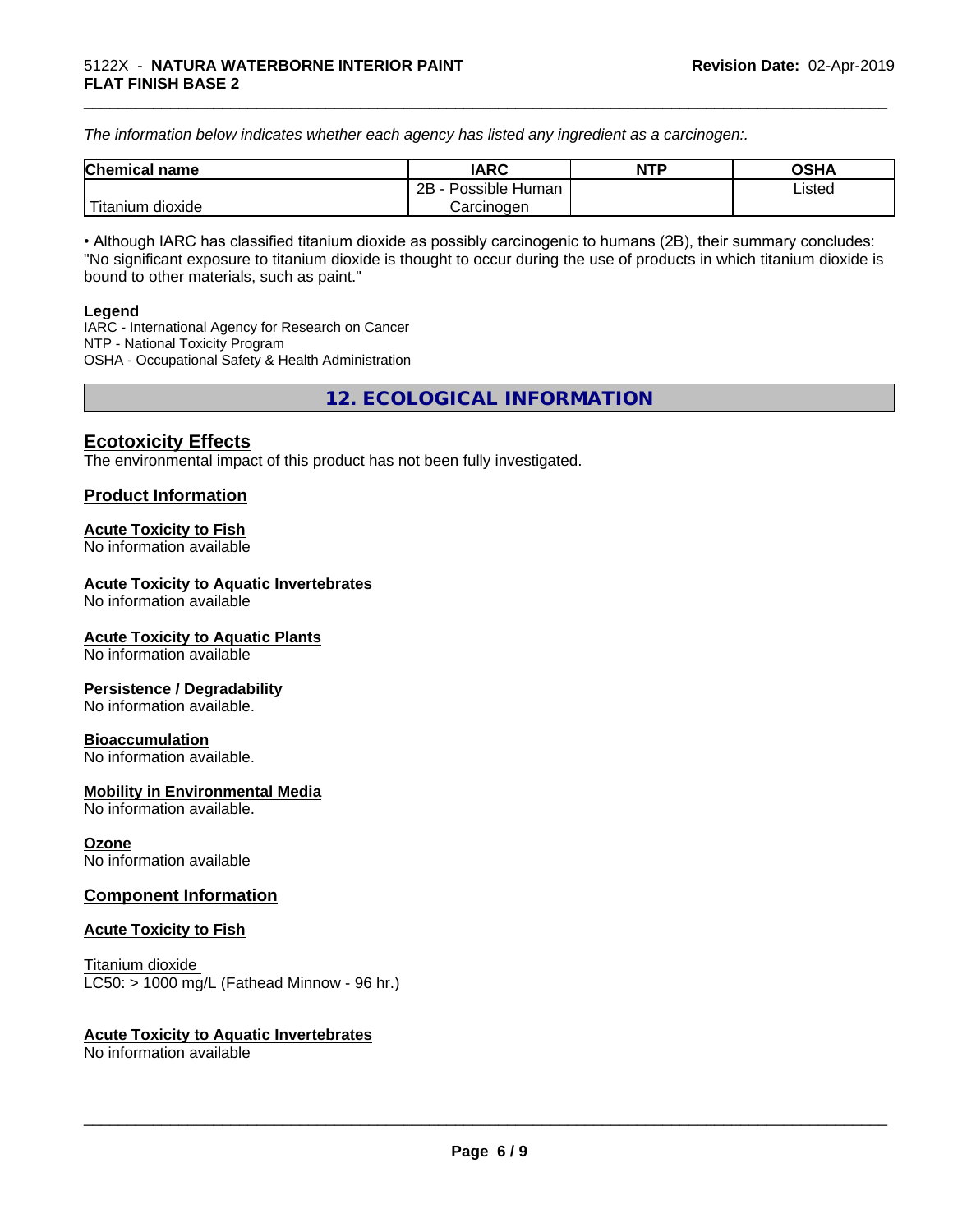### **Acute Toxicity to Aquatic Plants**

No information available

|                              | 13. DISPOSAL CONSIDERATIONS                                                                                                                                                                                               |
|------------------------------|---------------------------------------------------------------------------------------------------------------------------------------------------------------------------------------------------------------------------|
| <b>Waste Disposal Method</b> | Dispose of in accordance with federal, state, and local regulations. Local<br>requirements may vary, consult your sanitation department or state-designated<br>environmental protection agency for more disposal options. |
|                              | 14. TRANSPORT INFORMATION                                                                                                                                                                                                 |
| <b>DOT</b>                   | Not regulated                                                                                                                                                                                                             |
| <b>ICAO / IATA</b>           | Not regulated                                                                                                                                                                                                             |
| <b>IMDG/IMO</b>              | Not regulated                                                                                                                                                                                                             |
|                              | <b>15. REGULATORY INFORMATION</b>                                                                                                                                                                                         |

\_\_\_\_\_\_\_\_\_\_\_\_\_\_\_\_\_\_\_\_\_\_\_\_\_\_\_\_\_\_\_\_\_\_\_\_\_\_\_\_\_\_\_\_\_\_\_\_\_\_\_\_\_\_\_\_\_\_\_\_\_\_\_\_\_\_\_\_\_\_\_\_\_\_\_\_\_\_\_\_\_\_\_\_\_\_\_\_\_\_\_\_\_

### **International Inventories**

| <b>TSCA: United States</b> | Yes - All components are listed or exempt. |
|----------------------------|--------------------------------------------|
| <b>DSL: Canada</b>         | Yes - All components are listed or exempt. |

### **Federal Regulations**

| SARA 311/312 hazardous categorization |    |  |
|---------------------------------------|----|--|
| Acute health hazard                   | N٥ |  |
| Chronic Health Hazard                 | Nο |  |

| <u>UNIUNIU HEAINI HAZAIU</u>      | nu |
|-----------------------------------|----|
| Fire hazard                       | Nο |
| Sudden release of pressure hazard | Nο |
| Reactive Hazard                   | Nο |

### **SARA 313**

Section 313 of Title III of the Superfund Amendments and Reauthorization Act of 1986 (SARA). This product contains a chemical or chemicals which are subject to the reporting requirements of the Act and Title 40 of the Code of Federal Regulations, Part 372:

*None*

**Clean Air Act,Section 112 Hazardous Air Pollutants (HAPs) (see 40 CFR 61)**

This product contains the following HAPs:

*None*

### **US State Regulations**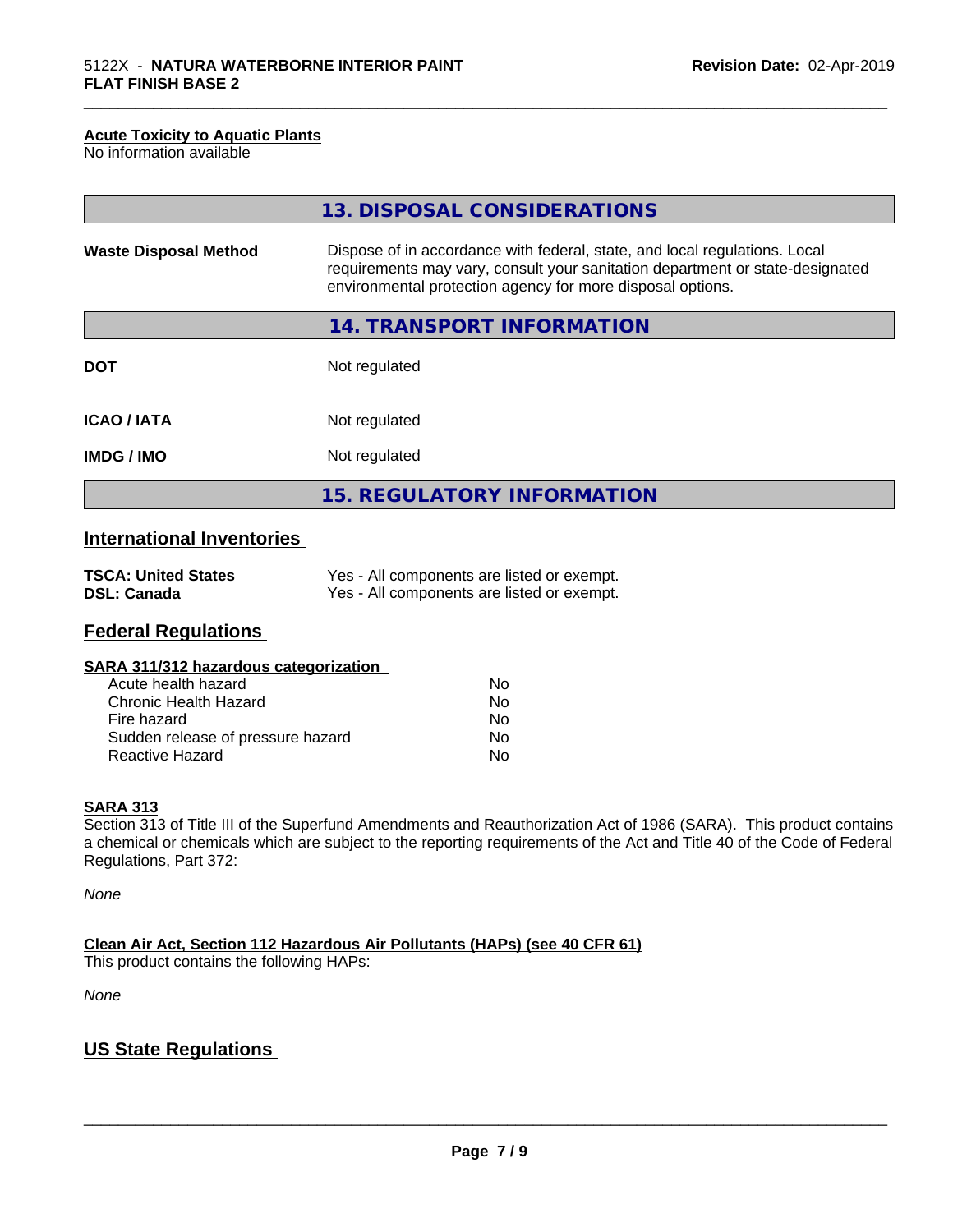### **State Right-to-Know**

| <b>Chemical</b><br>name           | - -<br>$     -$<br>ма<br>nuscus<br>мы | Jersev<br><b>NIQUE</b> | Pennsylvania |
|-----------------------------------|---------------------------------------|------------------------|--------------|
| $- \cdot$ .<br>itanium<br>dioxide |                                       |                        |              |
| ~…<br>amorphous<br>Silica         |                                       |                        |              |

### **Legend**

X - Listed

### **16. OTHER INFORMATION**

| HMIS - | <b>Health: 1</b> | <b>Flammability: 0</b> | <b>Reactivity: 0</b> | $PPE: -$ |
|--------|------------------|------------------------|----------------------|----------|

\_\_\_\_\_\_\_\_\_\_\_\_\_\_\_\_\_\_\_\_\_\_\_\_\_\_\_\_\_\_\_\_\_\_\_\_\_\_\_\_\_\_\_\_\_\_\_\_\_\_\_\_\_\_\_\_\_\_\_\_\_\_\_\_\_\_\_\_\_\_\_\_\_\_\_\_\_\_\_\_\_\_\_\_\_\_\_\_\_\_\_\_\_

### **HMIS Legend**

- 0 Minimal Hazard
- 1 Slight Hazard
- 2 Moderate Hazard
- 3 Serious Hazard
- 4 Severe Hazard
- <sup>\*</sup> Chronic Hazard
- X Consult your supervisor or S.O.P. for "Special" handling instructions.

*Note: The PPE rating has intentionally been left blank. Choose appropriate PPE that will protect employees from the hazards the material will present under the actual normal conditions of use.*

*Caution: HMISÒ ratings are based on a 0-4 rating scale, with 0 representing minimal hazards or risks, and 4 representing significant hazards or risks. Although HMISÒ ratings are not required on MSDSs under 29 CFR 1910.1200, the preparer, has chosen to provide them. HMISÒ ratings are to be used only in conjunction with a fully implemented HMISÒ program by workers who have received appropriate HMISÒ training. HMISÒ is a registered trade and service mark of the NPCA. HMISÒ materials may be purchased exclusively from J. J. Keller (800) 327-6868.*

 **WARNING!** If you scrape, sand, or remove old paint, you may release lead dust. LEAD IS TOXIC. EXPOSURE TO LEAD DUST CAN CAUSE SERIOUS ILLNESS, SUCH AS BRAIN DAMAGE, ESPECIALLY IN CHILDREN. PREGNANT WOMEN SHOULD ALSO AVOID EXPOSURE.Wear a NIOSH approved respirator to control lead exposure. Clean up carefully with a HEPA vacuum and a wet mop. Before you start, find out how to protect yourself and your family by contacting the National Lead Information Hotline at 1-800-424-LEAD or log on to www.epa.gov/lead.

| <b>Prepared By</b>                               | <b>Product Stewardship Department</b><br>Benjamin Moore & Co.<br>101 Paragon Drive<br>Montvale, NJ 07645<br>800-225-5554 |  |
|--------------------------------------------------|--------------------------------------------------------------------------------------------------------------------------|--|
| <b>Revision Date:</b><br><b>Revision Summary</b> | 02-Apr-2019<br>Not available                                                                                             |  |

### Disclaimer

The information contained herein is presented in good faith and believed to be accurate as of the effective date shown above. This information is furnished without warranty of any kind. Employers should use this information only as a **supplement to other information gathered by them and must make independent determination of suitability and** completeness of information from all sources to assure proper use of these materials and the safety and health of employees. Any use of this data and information must be determined by the user to be in accordance with applicable **federal, provincial, and local laws and regulations.**